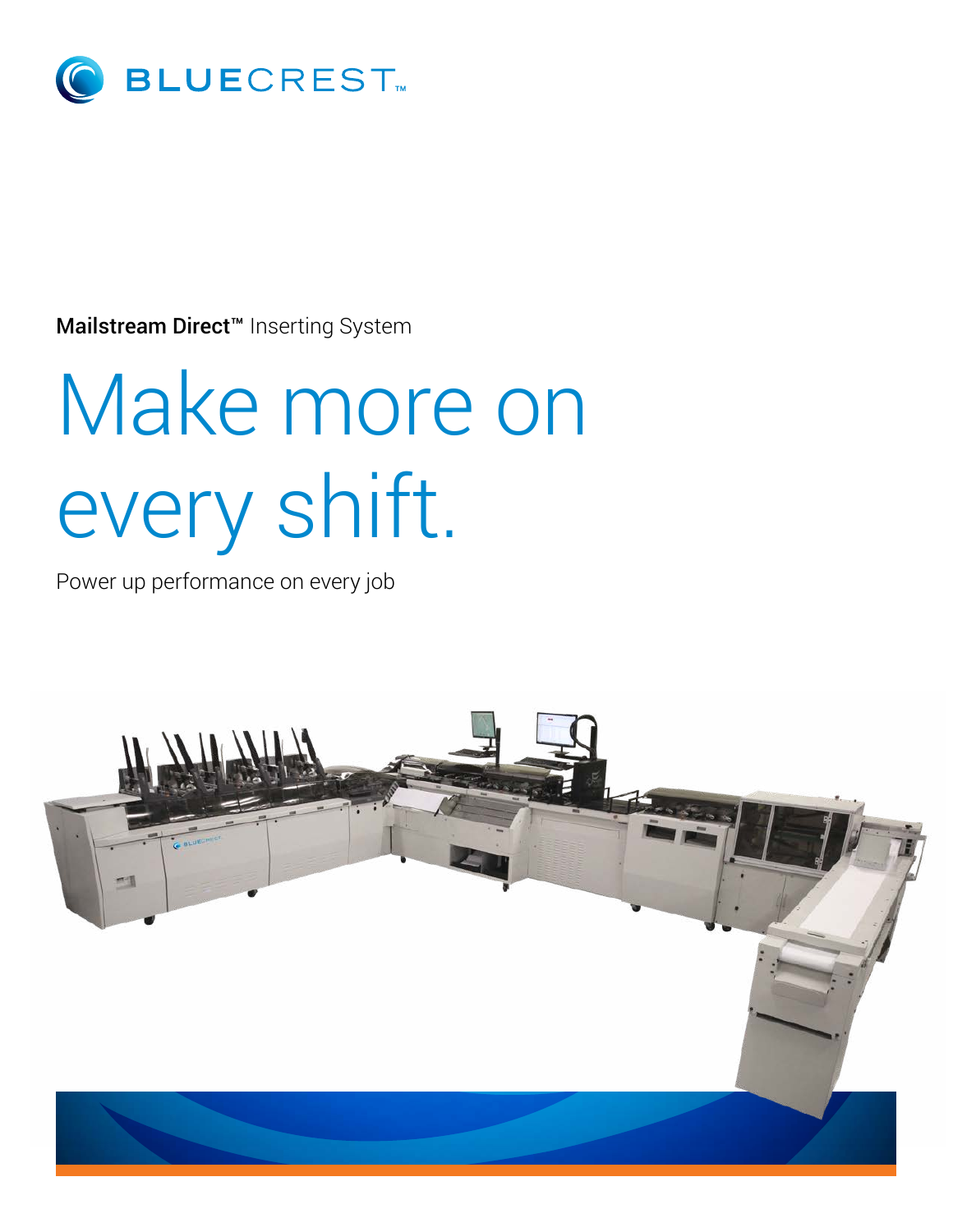# Insert profits here.

The BlueCrest Mailstream Direct™ Inserting System is a simple way to speed ahead of your competition.

- Higher yield
- Reduced labor
- Greater accuracy
- Added flexibility
- New capabilities

#### Shift into a higher gear.

Direct mail needs to be relevant. That's why clients design mail that's personalized in so many ways. But complex mailings can slow you down, and that costs you money.

Mailstream Direct gives you greater advantages: the integrity and speed to produce more engaging mail, so you can take on more jobs with fewer operators.

### Discover direct benefits every shift, every day

The compact, single-sided workcell reduces costs and improves overall quality.

- Generate more mail on every shift
- Track materials from start to finish
- Match personalized components with laser-like accuracy
- Meet critical turnaround times

#### Built for businesses like yours

Mailstream Direct is designed to take on critical jobs without fail. The highspeed platform, efficient workcells and built-in controls deliver record-setting performance. Everything continues running smoothly with reliable, flexiblefeeding technology and labor-saving advantages that reduce your ongoing operating costs.

Lowering your costs improves your competitiveness to help you win new business. Expanded capabilities can attract even more new business. Now with a single system, you can increase capacity, improve service, and create the mailings more direct marketers want.

#### Put your operation on cruise control

It's efficiency in motion. Thanks to automation, operators will spend less time loading, unloading and pushing paper. You'll do more with fewer people, increasing yield by 50% or more.

- Speeds up to 22,000 cycles per hour
- High-capacity front-loading envelope hopper
- Backup feeders
- Vertical output conveyor
- Simplified job setup
- Built-in troubleshooting



You'll do more with fewer people, increasing yield by 50% or more.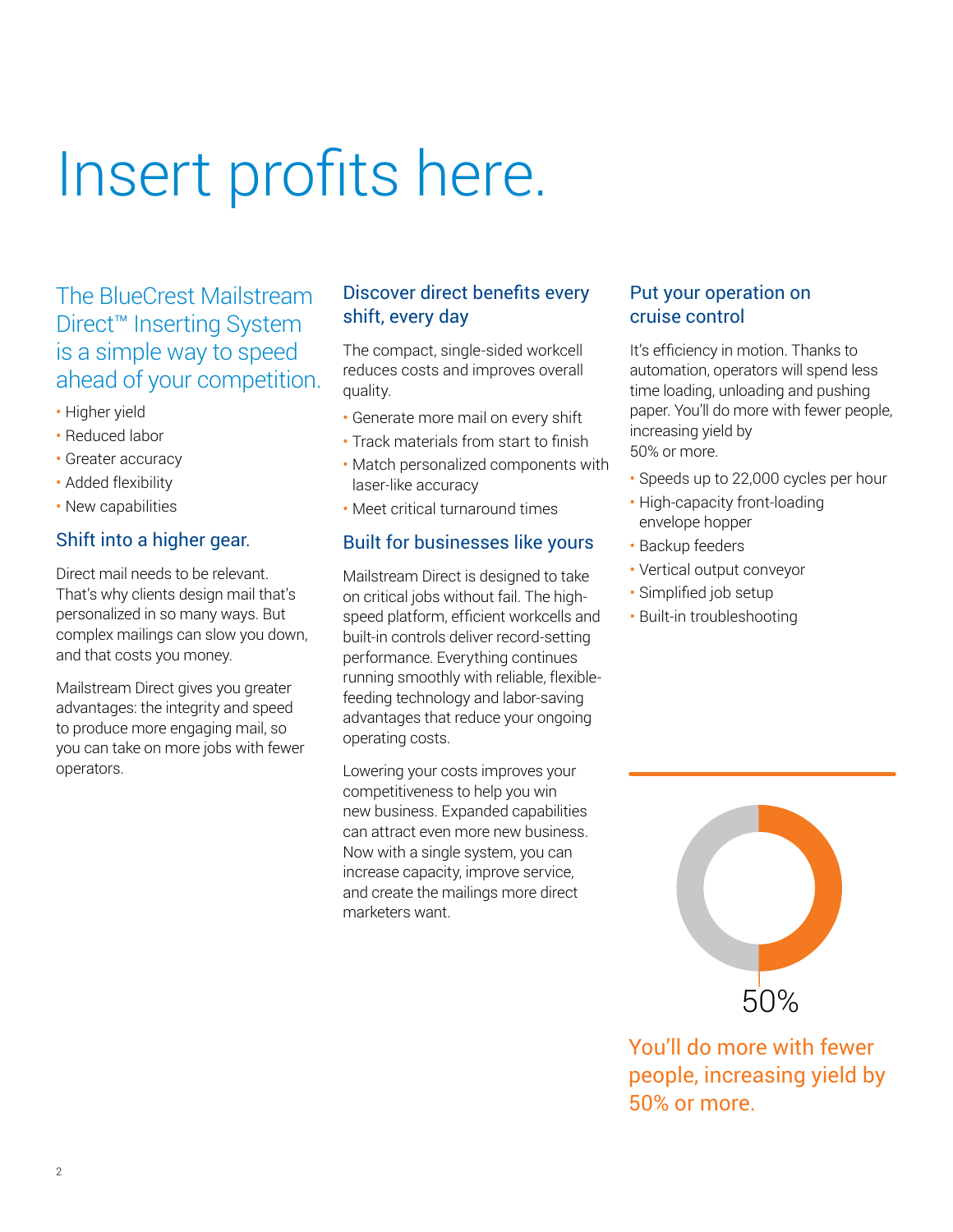# Produce more mail in house with a single system.

# Over 1000 units installed in high volume service providers worldwide



## Personalize with precision

When mistakes happen, response rates fall, costs spiral and customer satisfaction dwindles. You can rely on Mailstream Direct™ to accurately process complex high-value direct mail.

- Tracks every component as it flows through the system
- Accurate processing with configurable QC diverts
- Separates materials with precision to eliminate double feeds

Add-on options take personalization to the next level:

- Print envelopes with 100% variable addressing
- Match envelope addresses to document content

## Take on more jobs and more formats

Mailstream Direct is ready to grow with you, reducing the number of systems you'll need. Configure your operation for any job, adding capabilities when needed to drive profitability and protect your investment.

- Friction and rotary feeders process a broad range of materials
- Flexible, modular platform supports Read and Print
- Smart motor technology maximizes uptime and eliminates wear and tear
- Metering and ZIP sorting

### Our training and services help your operators get up to speed, increasing machine uptime

- Direct mail applications
- Card solicitations
- Loyalty mailings
- New customer solicitations
- Match mailings or read and print jobs
- Envelope addressing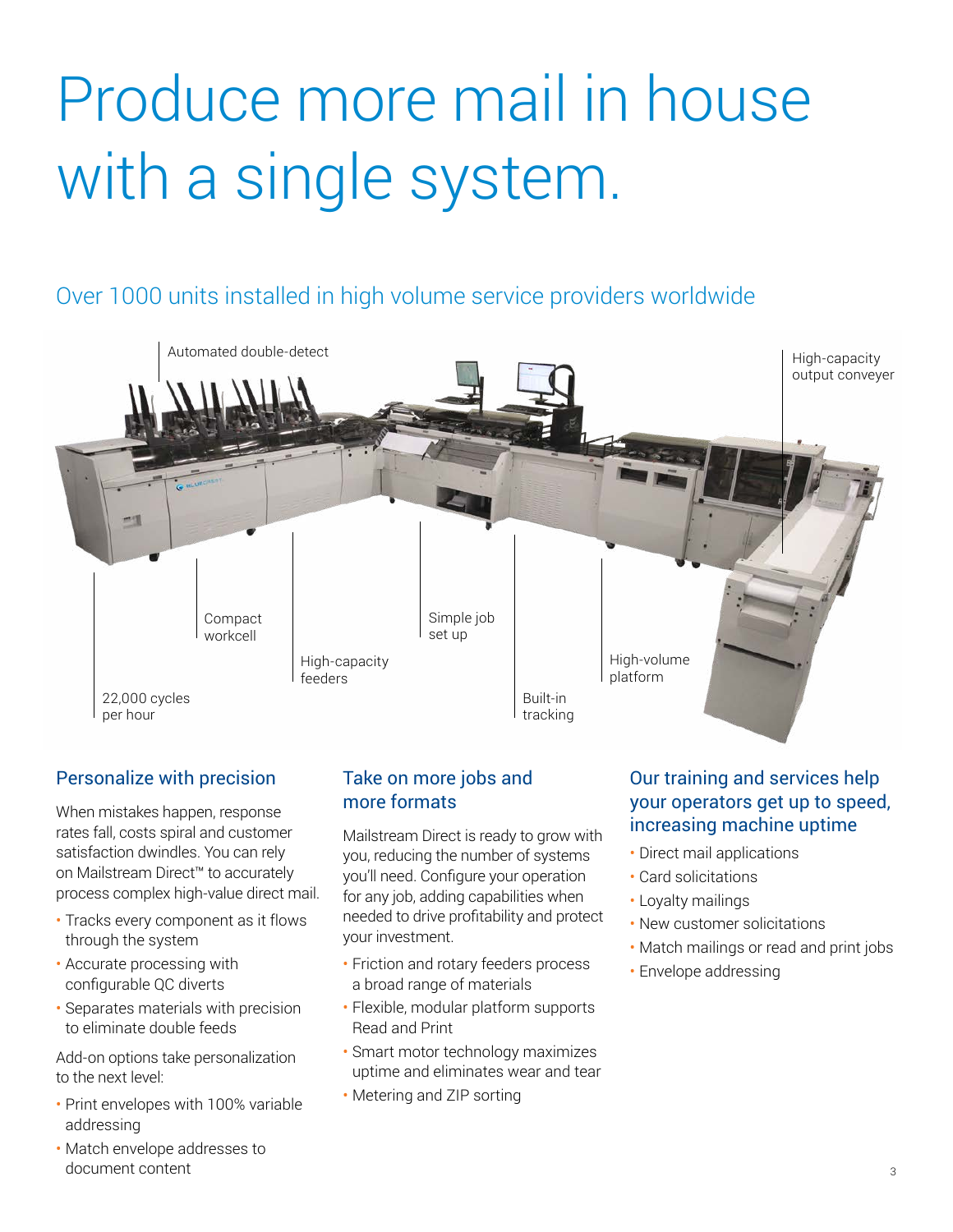# Mailstream Direct™ is designed to take on critical jobs without fail.

# Where industry-leading support meets successful outcomes

BlueCrest offers world-class support and comprehensive services that optimize your Mailstream Direct inserting system. You can count on BlueCrest Global Services to address your unique operational needs.

- Leverage the proven skills and expertise of our dedicated global team for best-in-class installation, integration and implementation services.
- Achieve optimal performance with industry leading technical and maintenance support.
- Ensure maximum system uptime through real-time insights and predictive analytics that enable our global experts to make informed decisions and quickly resolve performance issues.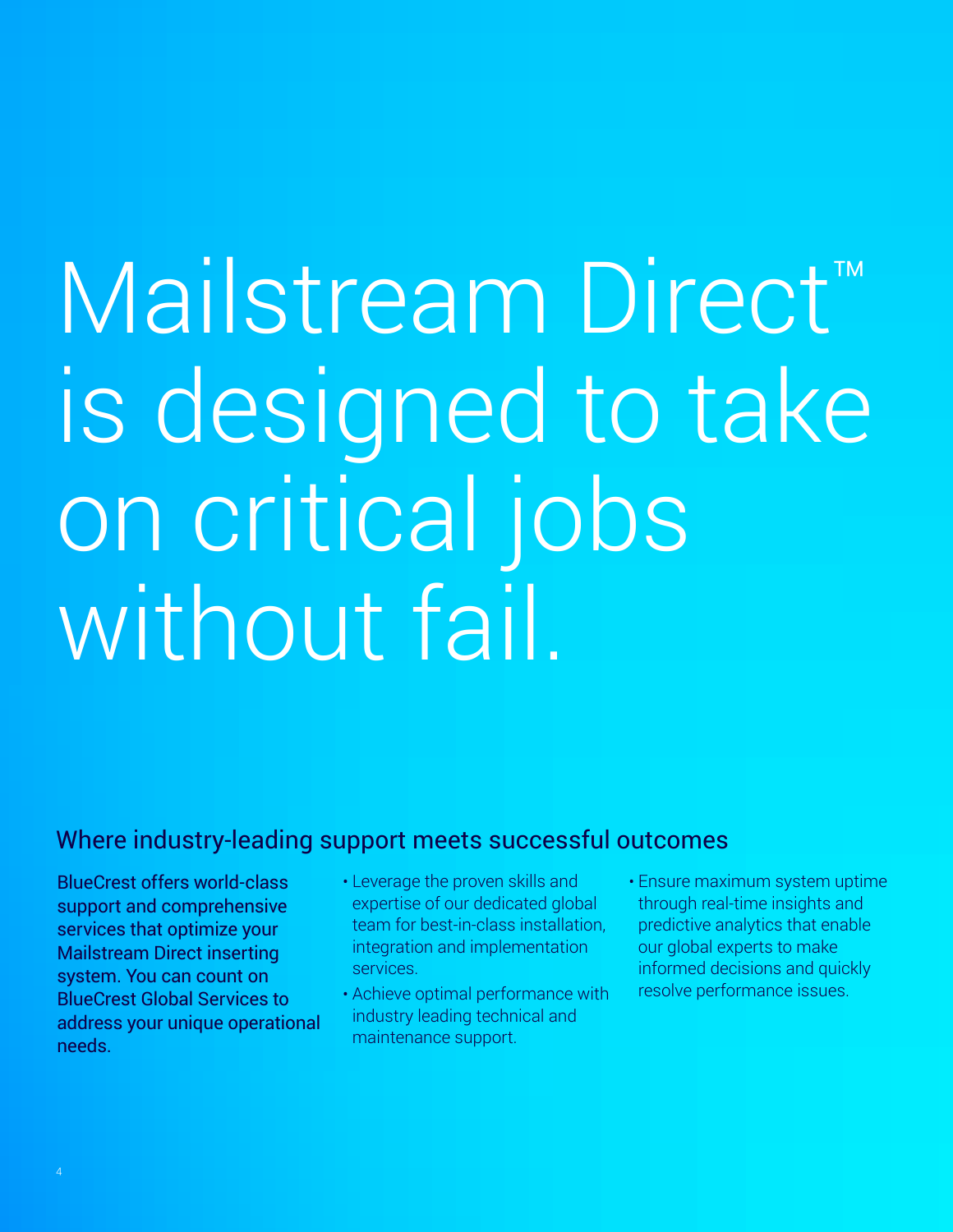

# Move from insight to action faster with Clarity<sup>™</sup>



Gain transparency across your print and mail operation with intelligent insight to help drive maximum operational performance, efficiencies and cost savings. Adding Clarity to your operation enables predictive and collaborative course correction with greater insight into the interaction between machines, jobs and operators.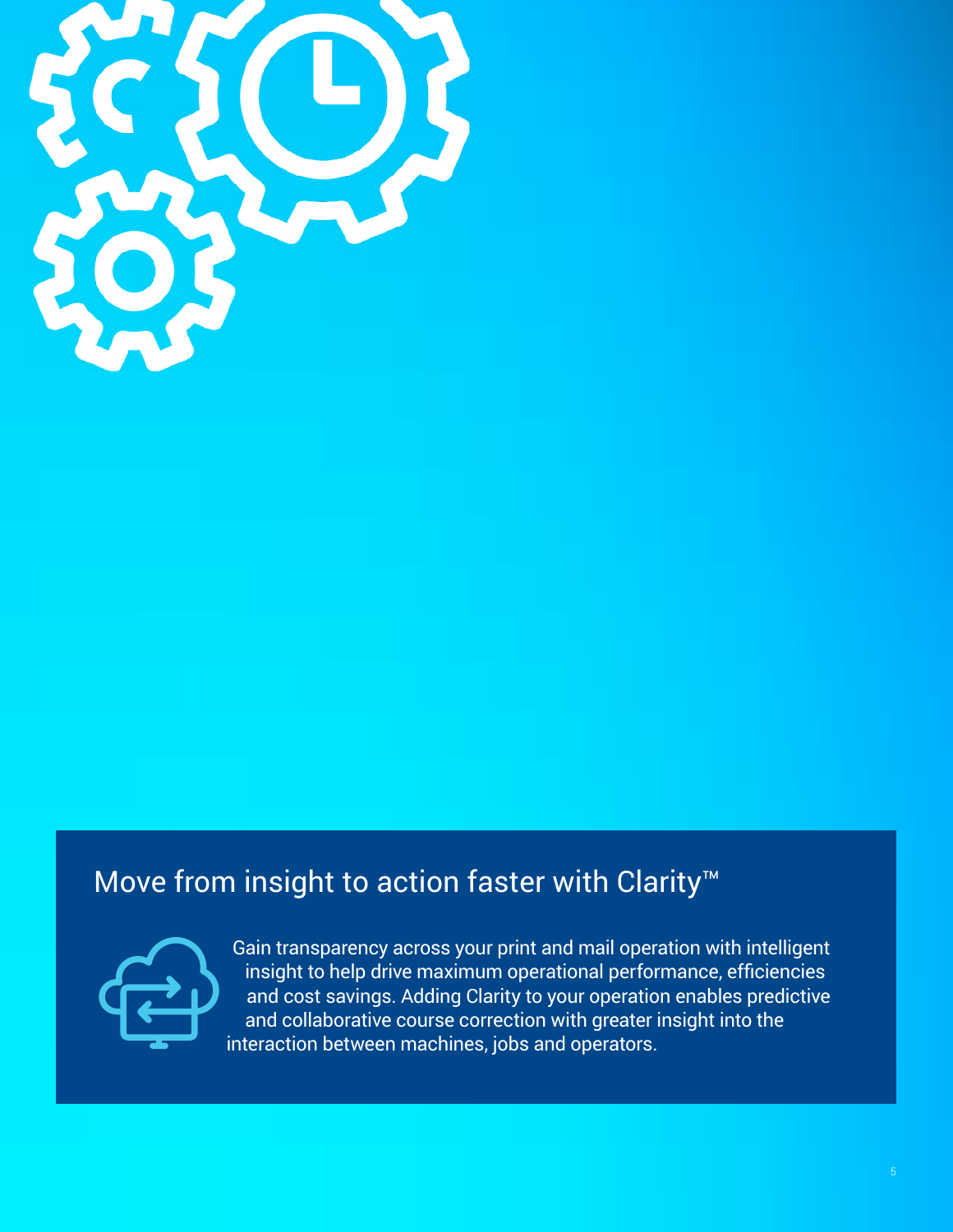

| <b>Mailpiece size (Letters)</b> | <b>Minimum</b>            | <b>Maximum</b>             |
|---------------------------------|---------------------------|----------------------------|
| Envelope dimensions             |                           |                            |
| Depth (Height)                  | 3.875" (98.4mm)           | 6.375" (162mm)             |
| Width (Length)                  | 7" (178mm)                | 10.375" (264mm)            |
| Flap                            | $1-1/4$ " (32mm)          | 2.50''(64mm)               |
| Weight                          | 20 lb. bond (75 gm/sq. m) | 28 lb. bond (105 gm/sq. m) |
| Total end clearance             | $1/2$ " (12.7 mm)**       | $1.25''$ (32mm)            |
| Enclosure/Insert                |                           |                            |
| Length/Depth                    | 3''(76mm)                 | $6.25''$ (158mm)           |
| Width                           | 5.5''(140mm)              | 9-7/8" (250mm)             |
| Thickness                       | $.0025''$ (.06mm)         | $.125''$ (3mm)             |
| Speed                           |                           |                            |
| #10/DL                          |                           | 22,000 cph                 |
| 6x9/C5                          |                           | 18,000 cph                 |
| Maximum Pack Thickness          |                           | $0.32''$ (8mm)             |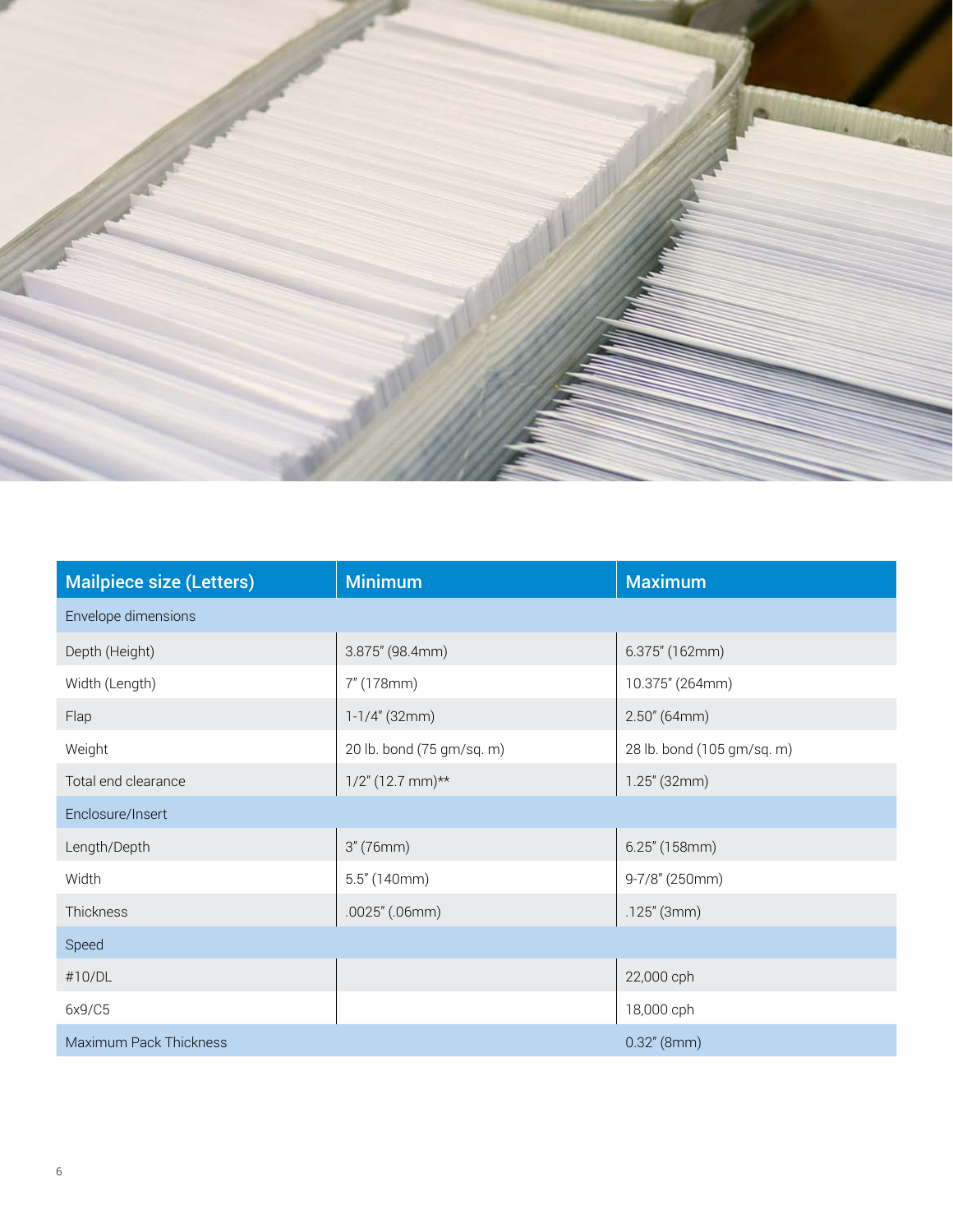

You can rely on Mailstream Direct™ to accurately process complex high-value direct mail.